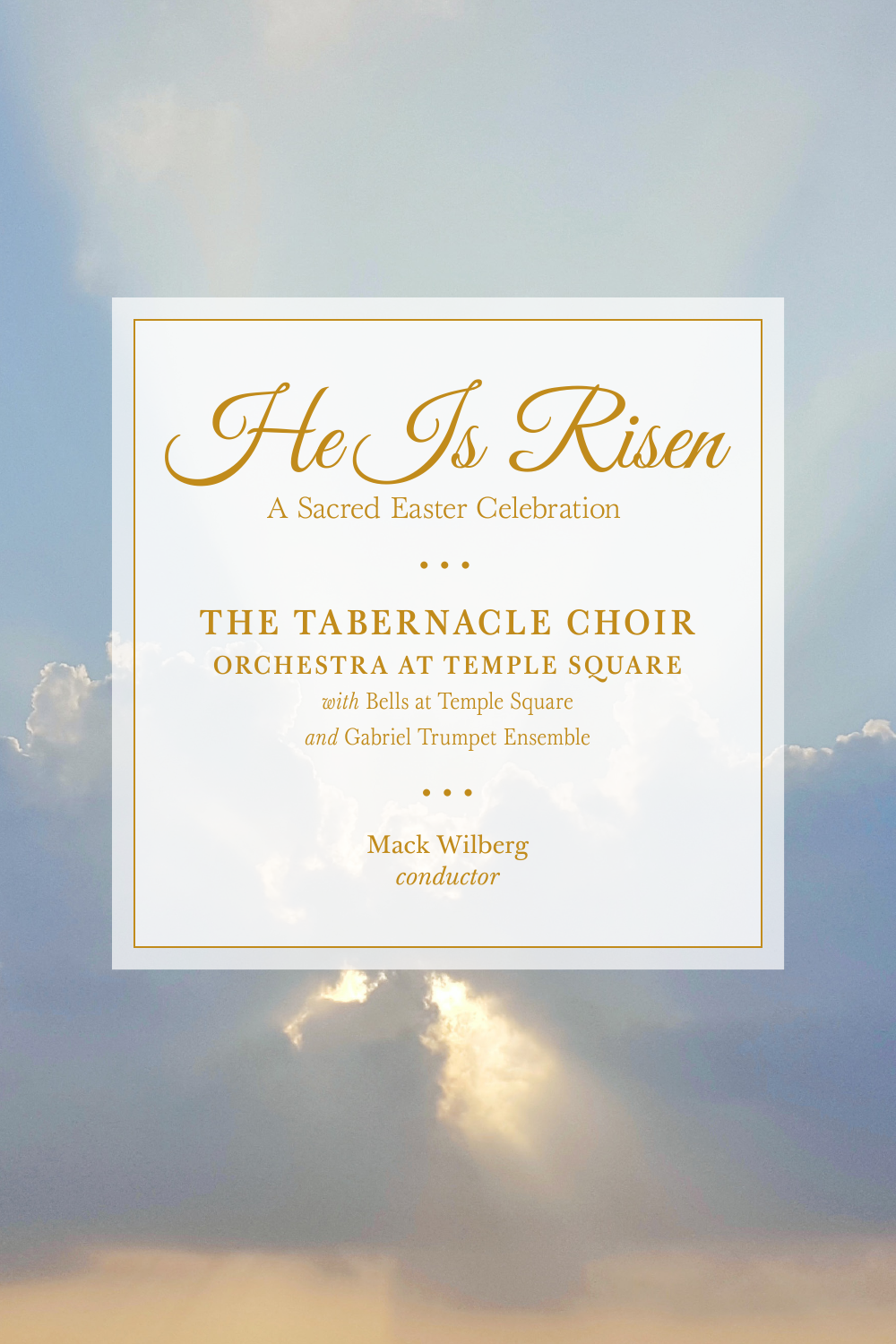te ( Is Risen A Sacred Easter Celebration

THE TABERNACLE CHOIR ORCHESTRA AT TEMPLE SQUARE

• • •

*with* Bells at Temple Square *and* Gabriel Trumpet Ensemble

• • •

Mack Wilberg, *conductor*  Richard Elliott and Brian Mathias, *organists*

*This concert will proceed without applause until after the final chorus.*

### **Prologue**

|                                                     | arr. Mack Wilberg |
|-----------------------------------------------------|-------------------|
| That Easter Day with Joy Was BrightGerman Hymn Tune | arr. Mack Wilberg |

#### **The Savior's Atonement**

How Great the Wisdom and the Love . . . . . . . . . . . . . . . Thomas McIntyre arr. Mack Wilberg

## **The Savior's Resurrection**

*Accounts from the Holy Scriptures*

| Unfold, Ye Portals, from The Redemption Charles Gounod |                  |
|--------------------------------------------------------|------------------|
|                                                        |                  |
|                                                        | arr. Ryan Murphy |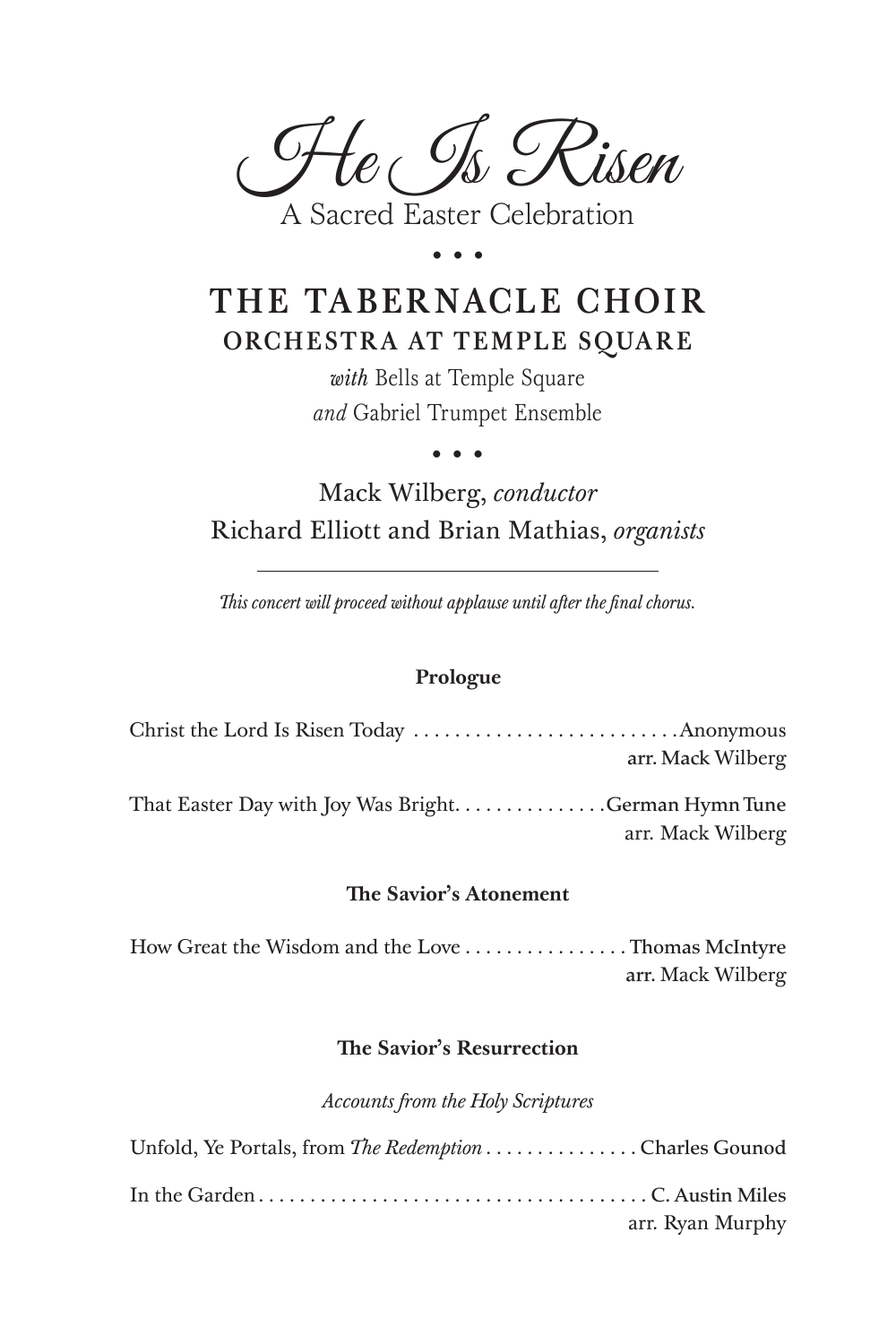|  | arr. Mack Wilberg |
|--|-------------------|

#### *The audience is invited to stand and join in singing with the Choir.*

He is risen! He is risen! Tell it out with joyful voice. He has burst His three day's prison; Let the whole wide earth rejoice. Death is conquered; man is free. Christ has won the victory.

Come with high and holy hymning; Chant our Lord's triumphant lay. Not one darksome cloud is dimming Yonder glorious morning ray, Breaking o'er the purple east, Symbol of our Easter feast.

He is risen! He is risen! He hath opened heaven's gate. We are free from sin's dark prison, Risen to a holier state. And a brighter Easter beam On our longing eyes shall stream.

*—Cecil Frances Alexander*

#### **The Promise**

And What Is It We Shall Hope For? from *The Redeemer* . . Robert Cundick Tree of Life . . . . . . . . . . . . . . . . . . . . . . . . . . . . . . . . . . . . . . . . Mack Wilberg

#### **The Plea**

| Interlude for Brass and Percussion               |                   |
|--------------------------------------------------|-------------------|
| Love Divine, All Loves Excelling  R. H. Prichard |                   |
|                                                  | arr. Mack Wilberg |

#### **The Benediction**

| Worthy Is the Lamb That Was Slain, |  |
|------------------------------------|--|
|                                    |  |